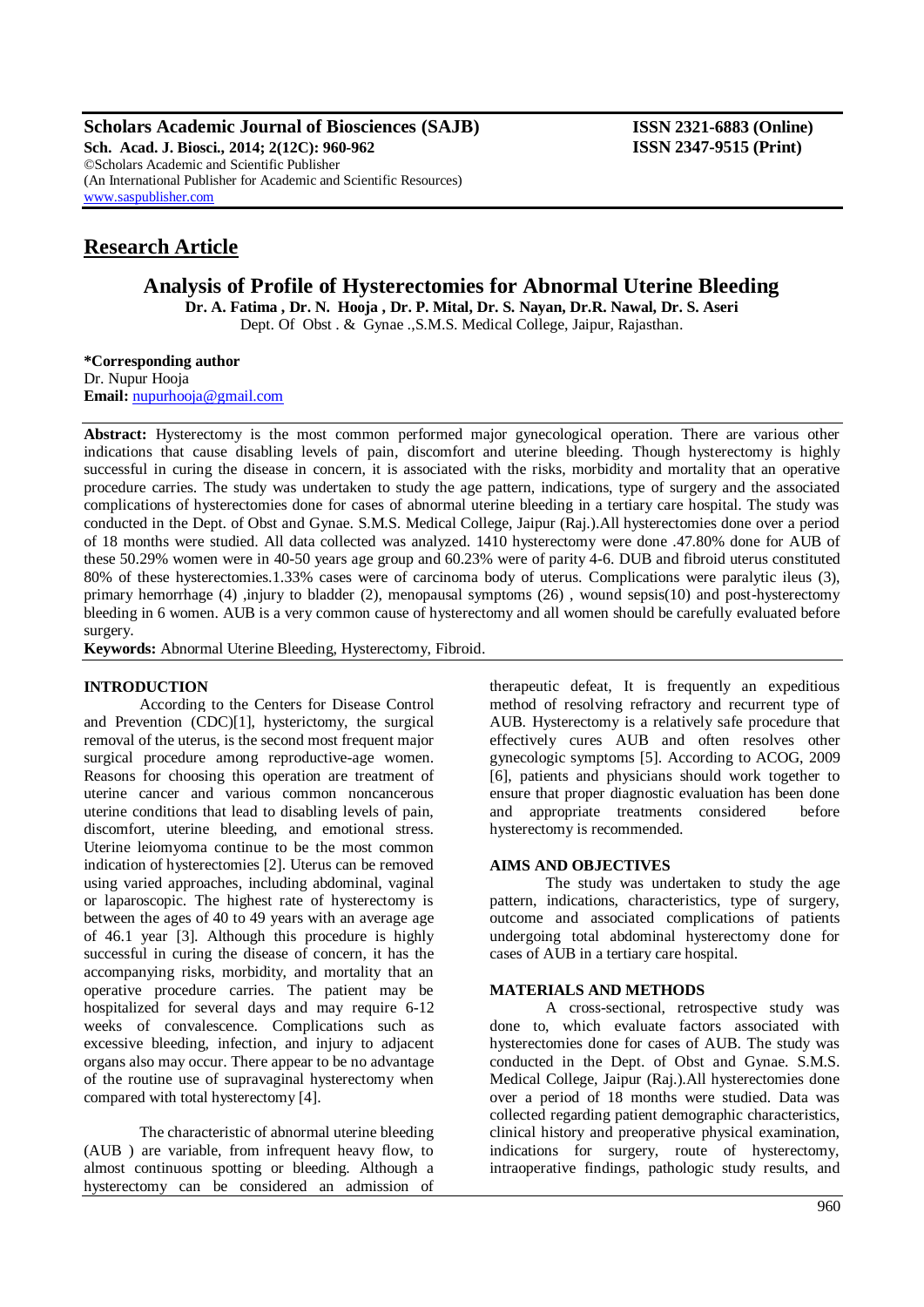outcomes in the immediate postoperative hospitalization period. Data collected was analyzed.

## **RESULTS AND DISCUSSION**

Total 1410 hysterectomies were done during the audit period .330(23.40%) hysterectomies were done by vaginal route and 1080 (76.59% )done abdominally. Out of 1080 cases of abdominal hysterectomy,674(62.40%) were done for abnormal uterine bleeding. **Table 1. Table 1- Type Of Hysterectomy**

Most of the cases of abnormal uterine bleeding were in age group 40-50 years, and parity of 4 to 6 (60.23%).

**Table 2.** The most common indications were DUB (no structural cause detected,46.29%) and fibroid (35.60%) . In 10 cases of hysterectomies, pathology report showed endometrial carcinoma **Table-3**.

| Table 1- Type Of Hysterectomy |        |            |  |
|-------------------------------|--------|------------|--|
| Type of hysterectomy          | No. of | Percentage |  |
|                               | cases  |            |  |
| Vaginal hysterectomy          | 330    | 23.40%     |  |
| Abdominal hysterectomy        | 1080   | 76.59%     |  |
|                               | 1410   | 100%       |  |

**Table 2 Abdominal Hysterectomies According To Indication And Presenting Symptom**

| <b>Indication</b>              | 0                         |             | $\sigma$ $\sim$ $\Gamma$ |
|--------------------------------|---------------------------|-------------|--------------------------|
|                                | <b>Total No. of cases</b> | No of cases | No. of cases with        |
|                                |                           | with AUB    | other symptoms           |
| Fibroid                        | 300(27.77%)               | 240         | 60                       |
|                                |                           |             |                          |
| PID                            | 320(29.62%)               | 95          | 225                      |
| Dysfunctional uterine bleeding | 312(28.88%)               | 312         |                          |
| Endo polyp                     | $10(0.92\%)$              | 06          | 06                       |
| Endometriosis                  | 25(2.31%)                 | 06          | 06                       |
| Payomera                       | 04(0.37%)                 | 02          | 04                       |
| Ca body of uterus              | $10(0.92\%)$              | 09          | 01                       |
| Post molar choriocarcinoma     | 04(0.37%)                 | 02          | 02                       |
| Idiopathic post menopausal     | 02(0.18%)                 | 02          |                          |
| bleeding                       |                           |             |                          |
| Ov. malignancy                 | $16(0.48\%)$              |             | 16                       |
| Ov. Cyst                       | 28(2.59%)                 |             | 28                       |
| Cervical polyp                 | $10(0.92\%)$              | -           | 10                       |
| Cervical dysplasia             | $10(0.92\%)$              |             | 10                       |
| Chronic cervicitis             | 15(1.37%)                 |             | 15                       |
| Ca cervix                      | $16(1.48\%)$              |             | 16                       |
| Total                          | 1080                      | 674         |                          |

#### **Table 3-Distribution According To Age**

| Age group | No. of cases | Percentage |
|-----------|--------------|------------|
| $20 - 30$ | 23           | 3.41%      |
| $30 - 40$ | 237          | 35.16%     |
| $40 - 50$ | 339          | 50.29%     |
| 50-60     | 68           | 10.08%     |
| >60       | 08           | 1.18%      |
| total     | 674          | 100%       |

Complications were few. Those were paralytic ileus in 3 patients, primary hemorrhage in 2,injury to

the bladder in 2,wound sepsis in 10 patients. Late complications include menopausal symptoms in 26 .

**Table 4-Complications In Women undergone hysterectomy**

| Complications       | No. of cases |
|---------------------|--------------|
| Paralytic ileus     | 03           |
| Primary haemorrhage | OŹ           |
| Injury to bladder   | Ω            |
| Wound sepsis        |              |